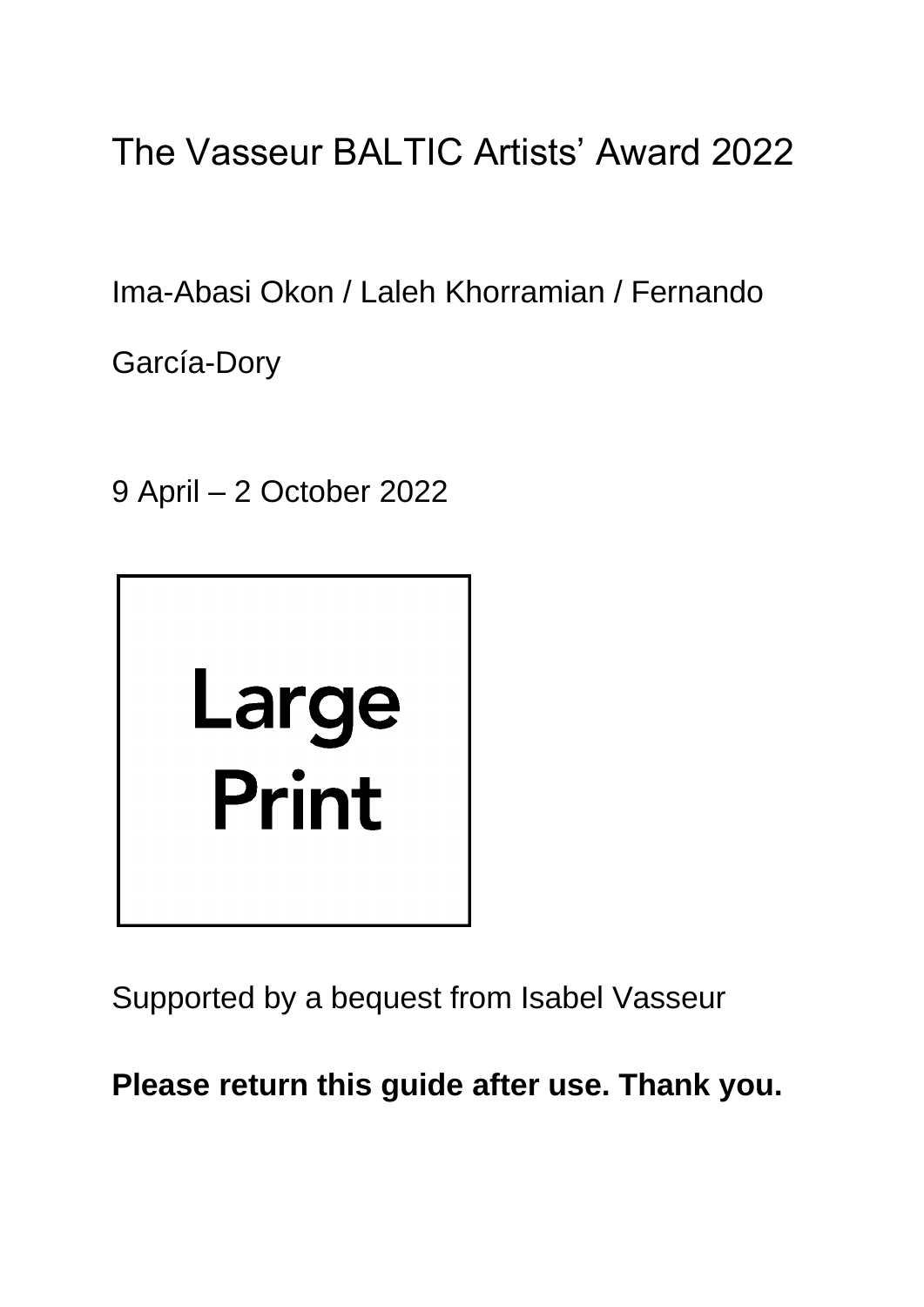2022 is a significant year for BALTIC. As we recover from the pandemic, we are delighted to celebrate our 20th Birthday year with a series of ambitious new commissions and projects both in our galleries and embedded within our communities.

BALTIC is the largest non-collecting arts organisation in the UK. We don't have a collection but instead support artists through commissioning and producing ambitious new artworks; often in partnership with other UK or international organisations.

BALTIC has developed an international reputation among artists and audiences for our programme of exhibitions and learning programmes that are inspired by diverse perspectives and have the power to inspire new understanding, new ideas and new conversations about the world and our place in it.

Established in 2017, BALTIC's biennial award aims to provide artists with a major opportunity that offers a step change moment in their career, through a unique approach of selection and artists' mentorship. For this edition, we have invited three established international artists to nominate an artist at earlier stages of their career.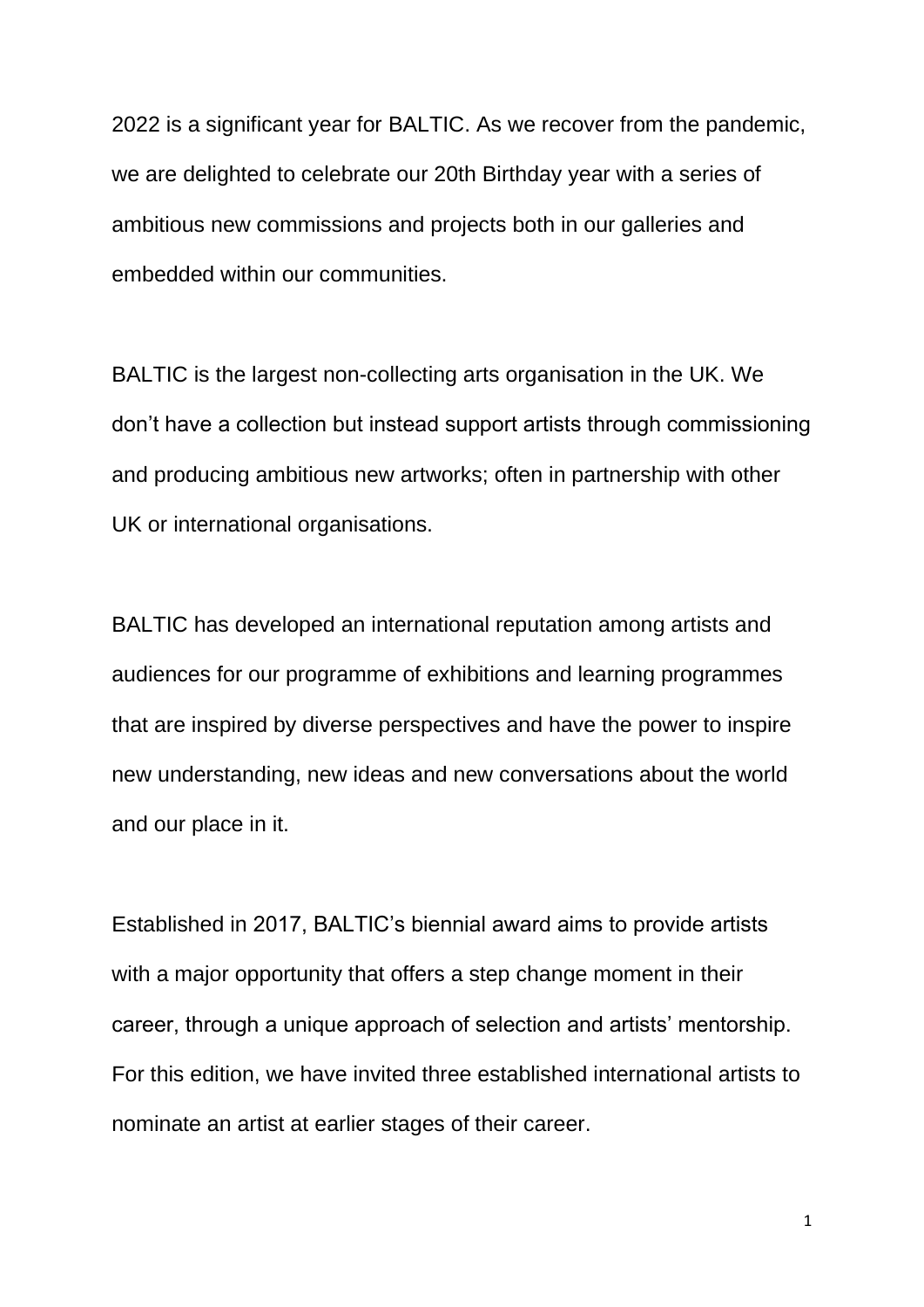We are thrilled for the 2022 iteration, Otobong Nkanga has nominated Ima-Abasi Okon, Mika Rottenberg has nominated Laleh Khorramian and Hito Steyerl has nominated Fernando García-Dory. We would like to thank the three selectors for their commitment to championing the work of a younger generation of artists, and the exhibiting artists for their exciting and inspiring works.

We are also extremely proud to rename this third iteration of our award The Vasseur BALTIC Artists' Award, in memory of the late Isabel Vasseur. Isabel was a hugely admired figure who inspired a generation of curators and artists with her fearless approach to putting art in the public realm. She curated the Gateshead Garden Festival in 1990, which supported the ambitions of Gateshead to later establish BALTIC and commission Anthony Gormley's Angel of the North.

Vasseur's career spanned more than thirty years, encompassing photography and experimental film, important curatorial initiatives at festivals in Glasgow, Gateshead and Edinburgh.

Through her London agency, Art Office, she commissioned public art projects throughout the UK. Vasseur served on the Board of Trustees for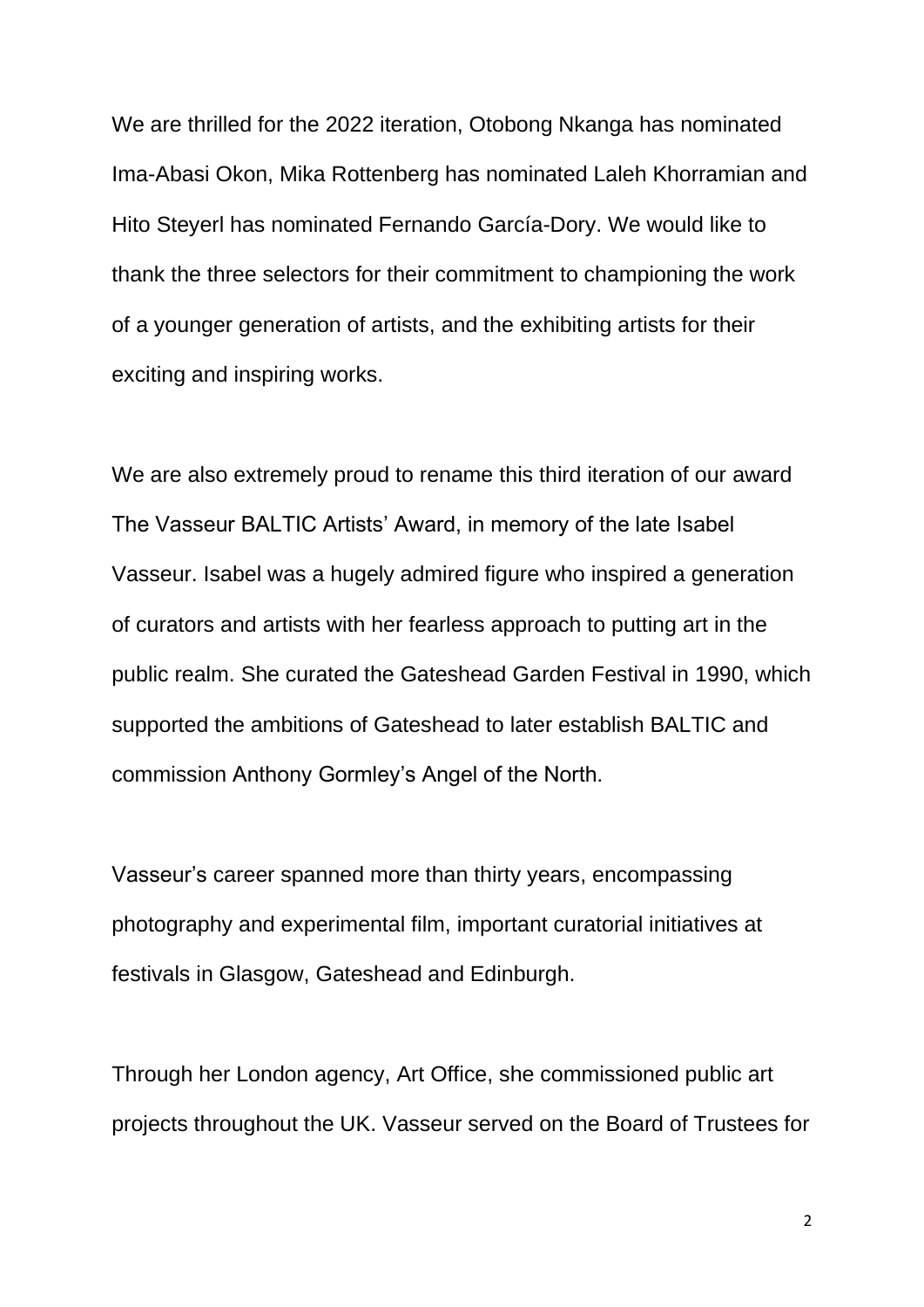BALTIC Centre for Contemporary Art (2004–08) and lectured on the influential Curating Contemporary Art MA at the Royal College of Art (1993–2003).

Isabel Vasseur was deeply committed to supporting artists and passionate about citizens having opportunities to engage – values BALTIC holds at our heart. We could not be more grateful that through the 2022 Award, Vasseur, a Baltic Legacy Patron, continues to support the growth of contemporary art in the region and beyond.

#### **Sarah Munro, Director**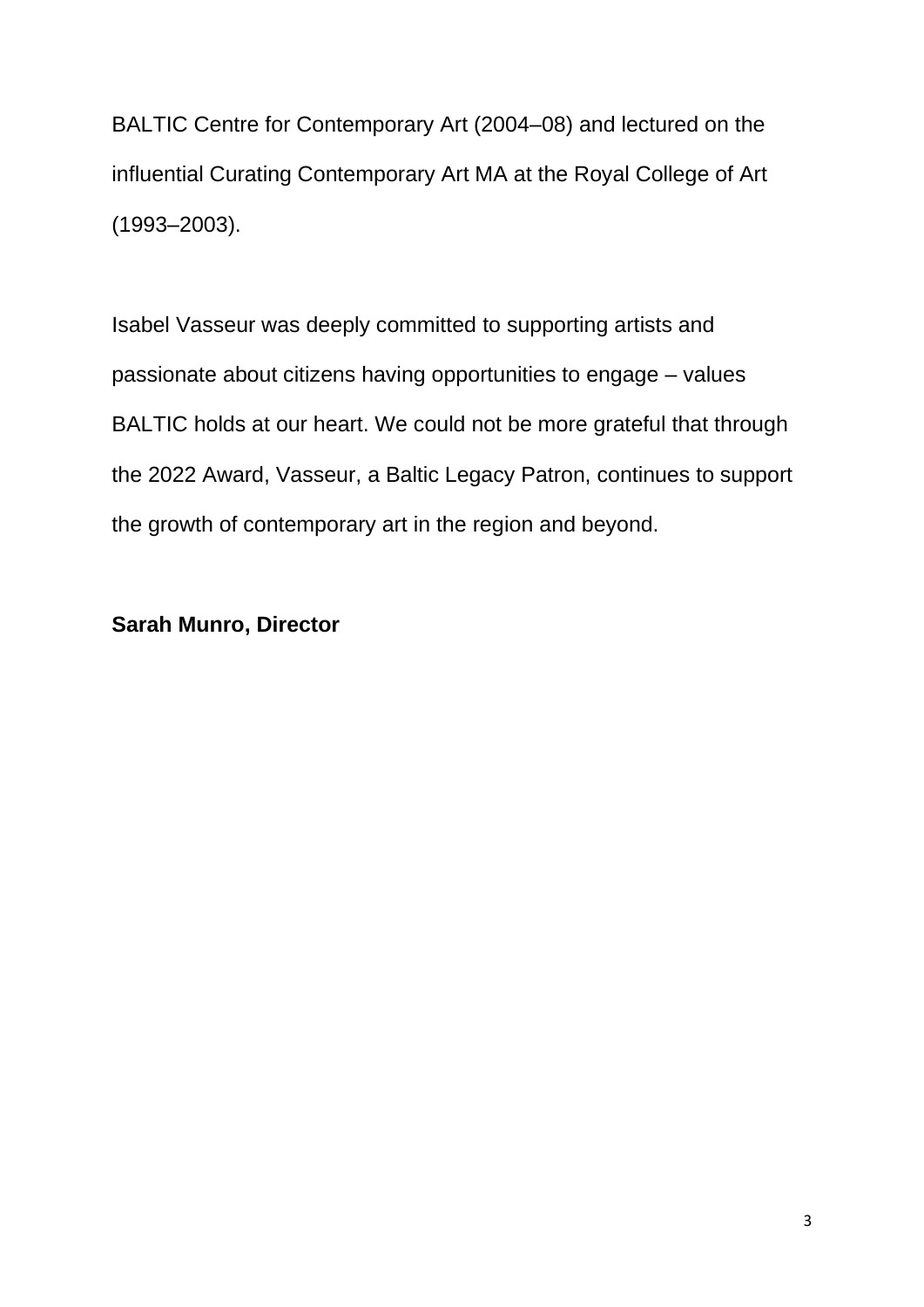#### **Laleh Khorramian**

Laleh Khorramian's work explores fictional spaces and interior worlds that challenge linearity of time and place. She is inspired by the complex mythologies and cosmological thinking of ancient cultures such as ritual depictions of the afterlife and deities. Khorramian synthesises histories that are ancient and futuristic, human and fantastical. Her work imagines sci-fi worlds and openings into other dimensions.

Khorramian approaches making as a series of experiments with serendipity as the starting point. She develops many of the works from her monotype prints. These are unique impressions made by applying oil paint onto polypropylene or glass and then transferring onto paper. The thickness of the paint allows for an unpredictability, resulting in imagery that resembles subterranean landscapes inhabited by human and nonhuman forms.

For the Vasseur BALTIC Artists' Award, Khorramian has populated the gallery with a cast of mythical beings in the form of large-scale banners, which are suspended before a wall-to-wall illuminated mural, flanked by glowing lightboxes. Each banner is the result of Khorramian's process of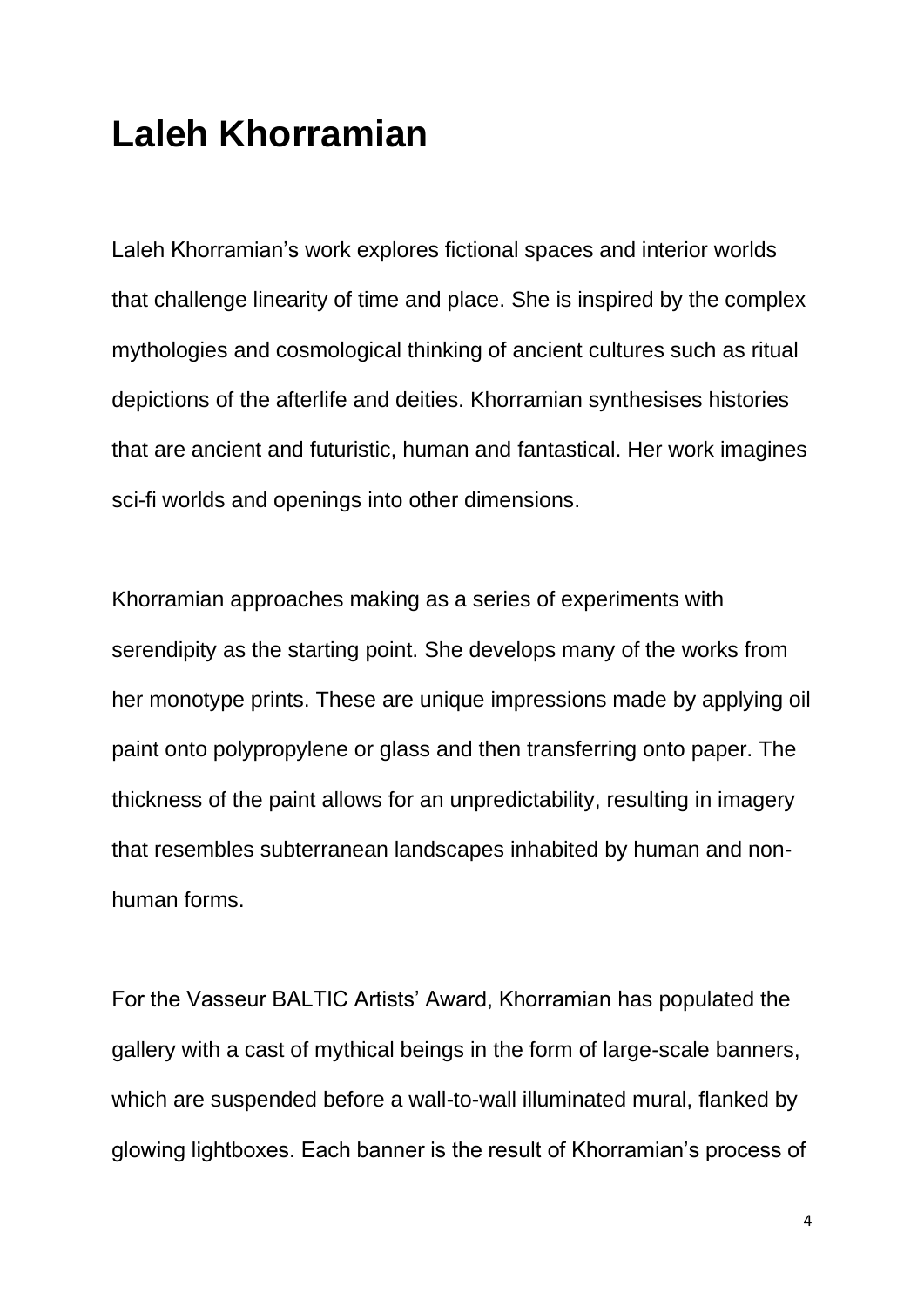building form and surface in tandem. Employing collage and quilting techniques, Khorramian layers reclaimed materials including velvet, cotton, raw silk, metallic fabrics, mesh and hand-dyed fabric. Works such as **infinity face in the company of statues** (2021) and **interlude** (2021) have a totemic quality, with abstracted and fragmented body-like forms hanging from the ceiling and fixed to the wall. Other hybrid male/female animal and spirit figures are defined by geometric shapes and patterns.

Khorramian's lightboxes feature monotypes connected to cut-out shapes and coloured gels. These improvisations of colour and light radiate like stained glass windows. The trapezoidal window series (2022) includes repeated motifs such as spheres, platted braids, and tree branches. They form a central spine, snaking down the length of each box. With these works, Khorramian invites us to think about origin stories, space and time and the cosmos.

At the rear of the gallery, Khorramian has removed a wall to expose a window. Titled **Fontanelle** (2022), the vinyl mural depicts a surreal landscape composed of an enlarged section of a monotype, interposed with minute cut-outs and gels. The artist encourages us to imagine our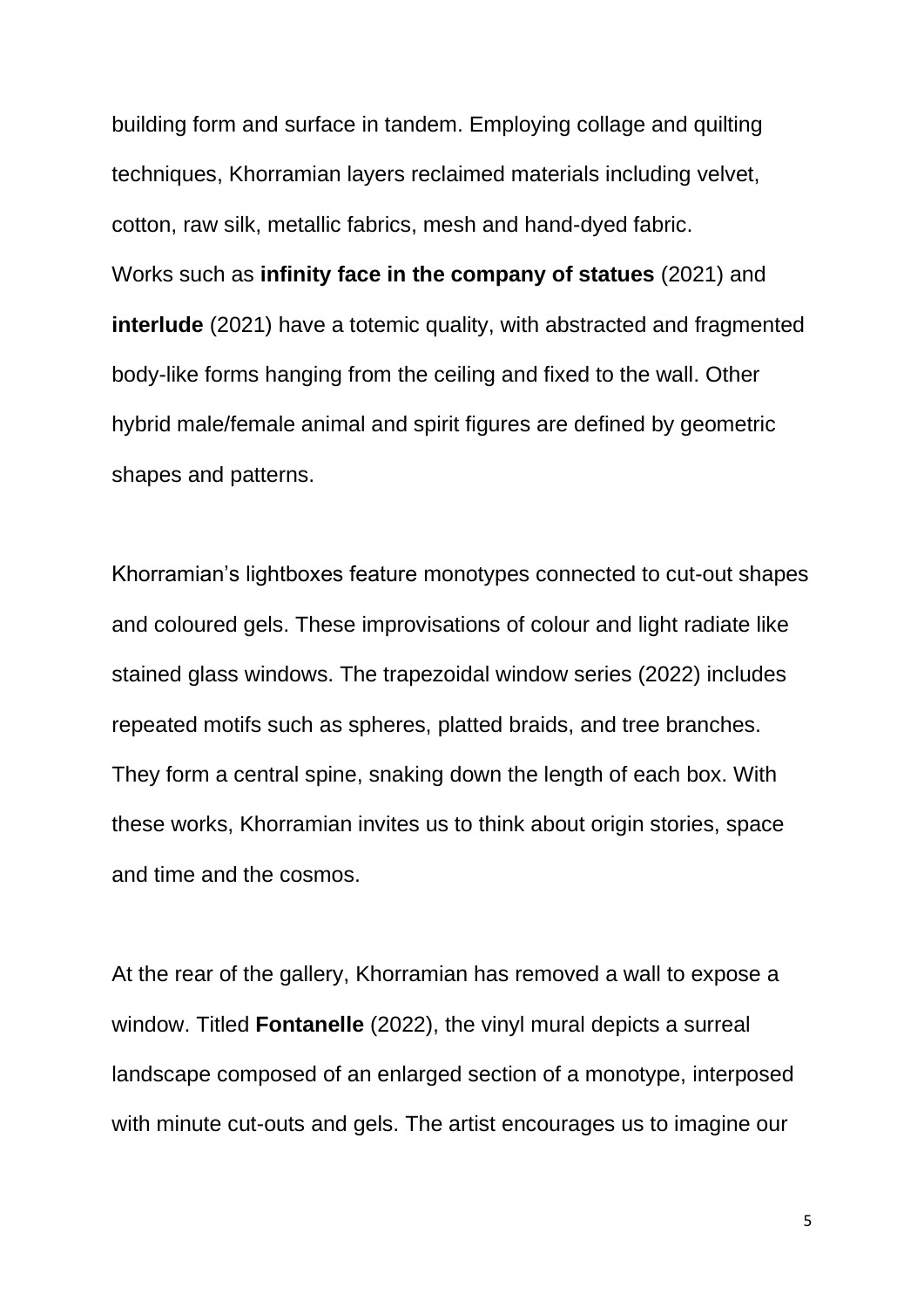own stories in this magnified world, and to enter into a universe beyond our own.

Laleh Khorramian has been nominated by Mika Rottenberg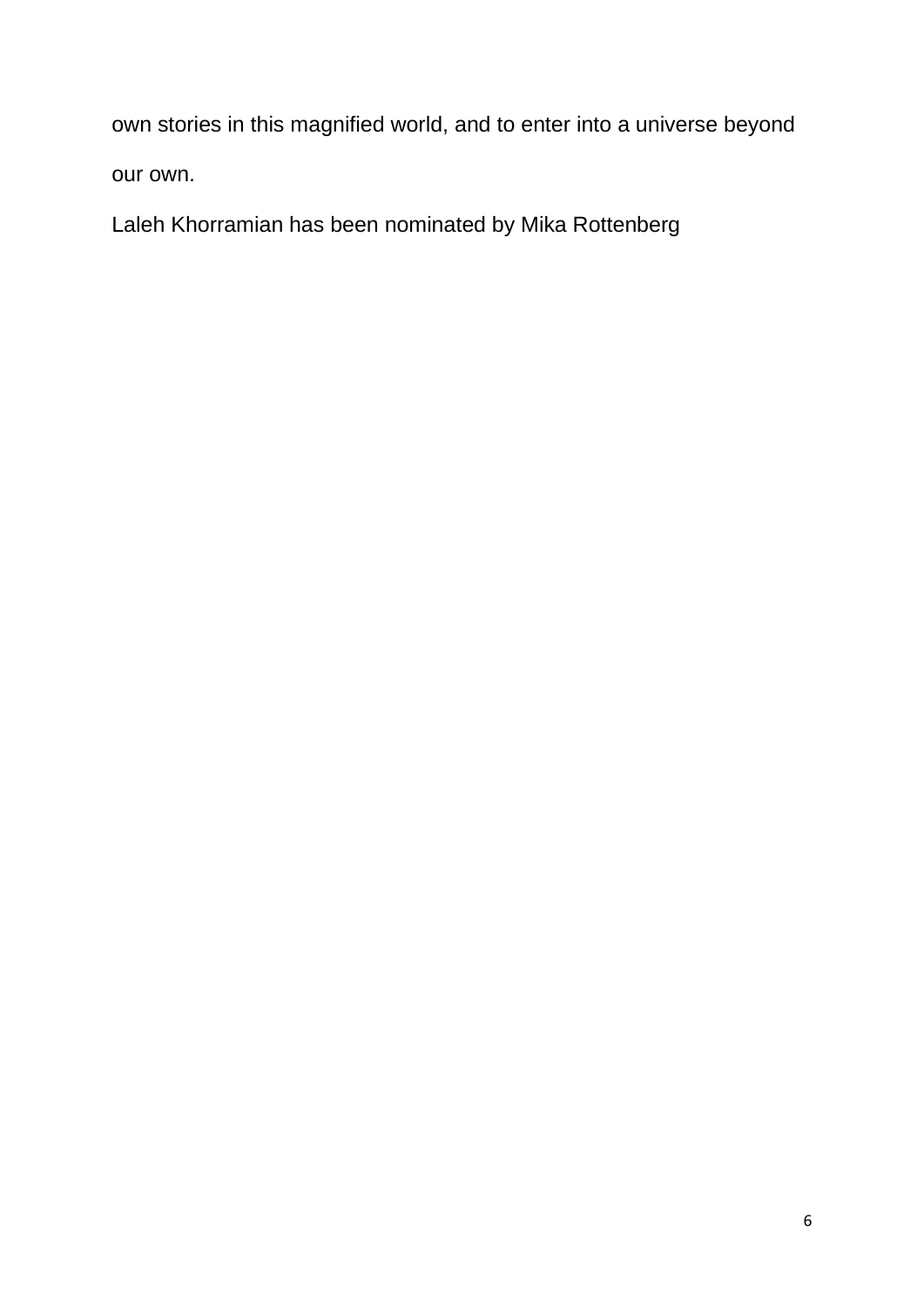## **Ima-Abasi Okon**

Ima-Abasi Okon has developed a preservation practice. The shelf-life of the healing properties of plants — including claimed anti-oxidant, antimicrobial, anti-fungal, anti-inflammatory, anti-diabetic and antiatherosclerotic activity — can be extended using the probiotic benefits of fermentation. She explores this claim with an awareness of the gut's role in our general well-being, and its contribution to our defence against disease.

Because current political systems, legal policies and economical models, such as property ownership have been shown to be a cause of death, can these also be viewed structurally as fatal life threating diseases? The dehydration of foods adopts the Sunday 'Long Run' as a format to imagine hikes where endurance is pushed and sustenance is required.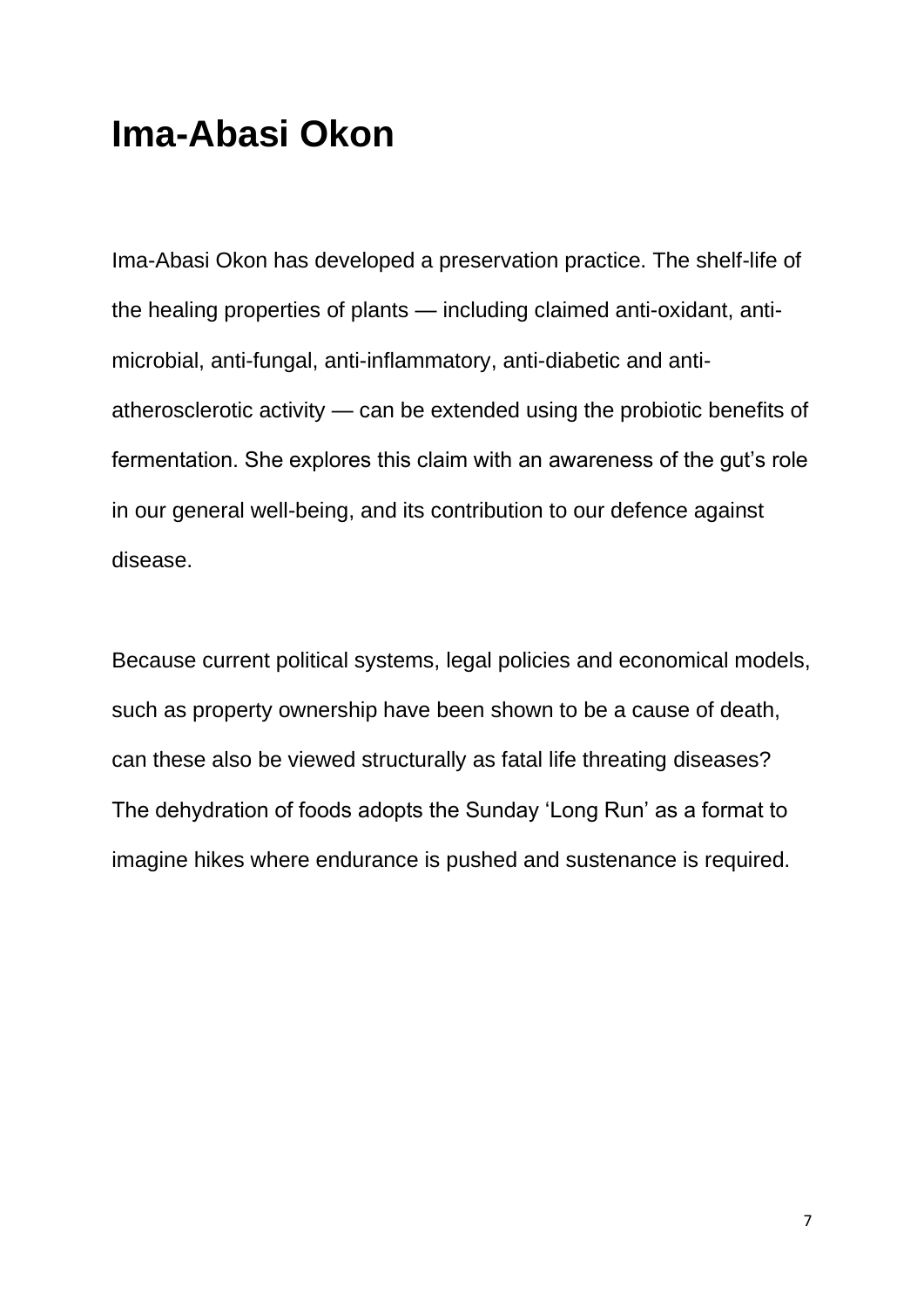#### **~ S Y N T A X ~**

The entrance at BALTIC contains administrative documents.

- 1. Food Safety & Hygiene L1 Certificate
- 2. Food Safety & Hygiene L2 Certificate
- 3. Allergy Awareness Certificate
- 4. Manual Handling Certificate

The hygiene certificates serve a bureaucratic function that the artist hopes can eventually proffer the materials in (d.) as edible after they are removed from display and subjected to bacteria testing.

- i. Warner Music Group Mechanical Licence for Part Time Lover, 1994 by H-Town
- ii. Sony Music Mechanical Licence for Part Time Lover, 1994 by H-Town
- iii. Universal Mechanical Licence for Adorn, 2012 by Miguel
- iv. Limited Manufacture Licence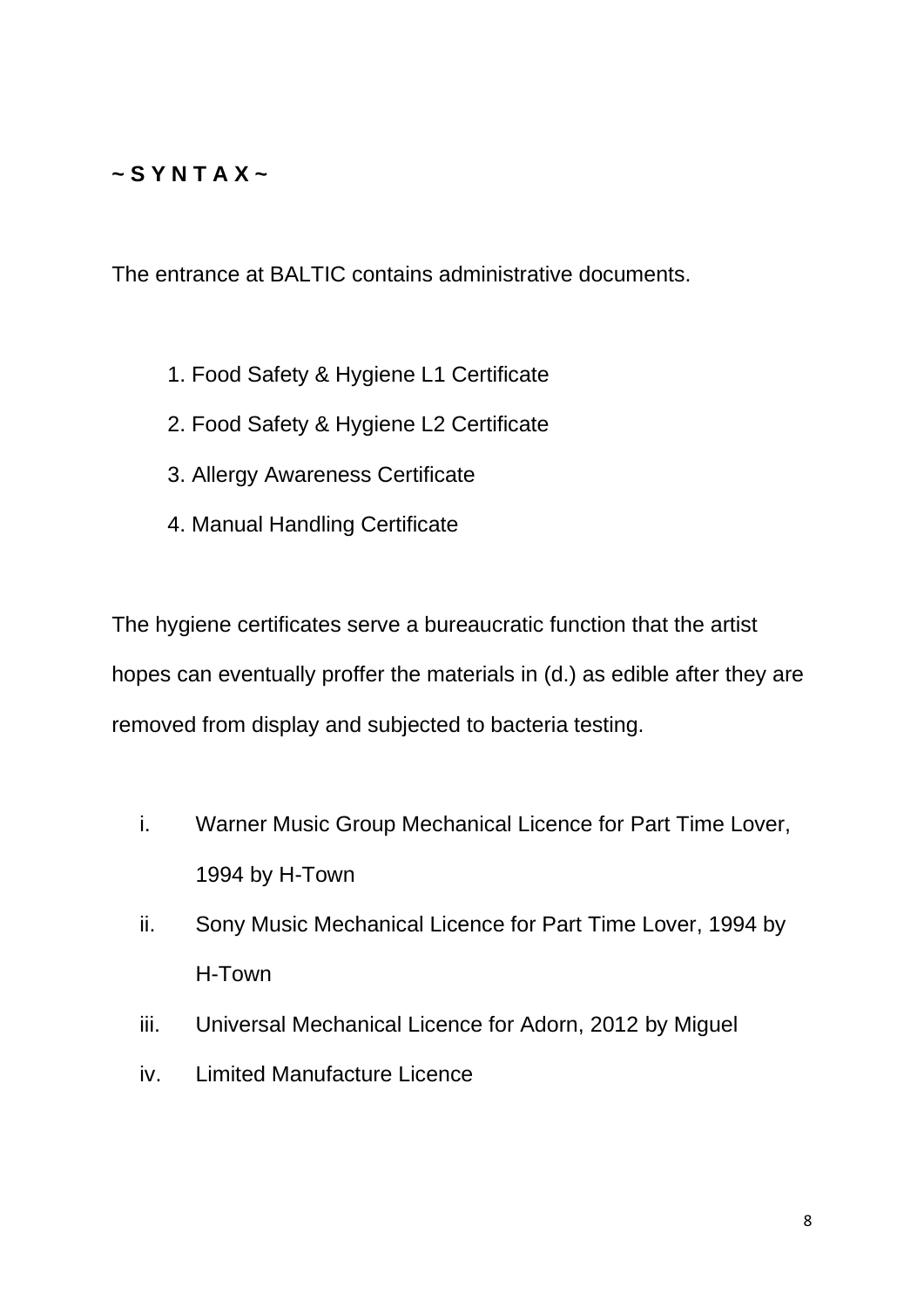Two of these licences acknowledge the intellectual property status of songs that the artist has sought permission to cover and may play from (a.) while the other two licences acknowledge the intellectual property status of Side A. of (e.) and protect the artist from claims of infringement.

In the gallery:

- a. Bespoke Leslie Speaker made from exotic hardwoods; pandauk, purple heart, variegated ebony, wenge, zebrano
- b. (Symbiotic Culture of Bacteria and Yeast) Mothers
- c. Screwed Audio Track

With collaborators, Okon built the speaker from decorative hardwoods. Leslie speakers have been used since the 1940s, alongside Hammond organs as a portable and more economically accessible substitutes for larger pipe organs. The Leslie replicates the spatial sound of the pipe organ by modifying the amplified sound of an electric instrument through a rotating chamber which sits in front of the projecting loudspeaker. The partially enclosed cabinet contributes to a unique tone affected by the resonance of the wood.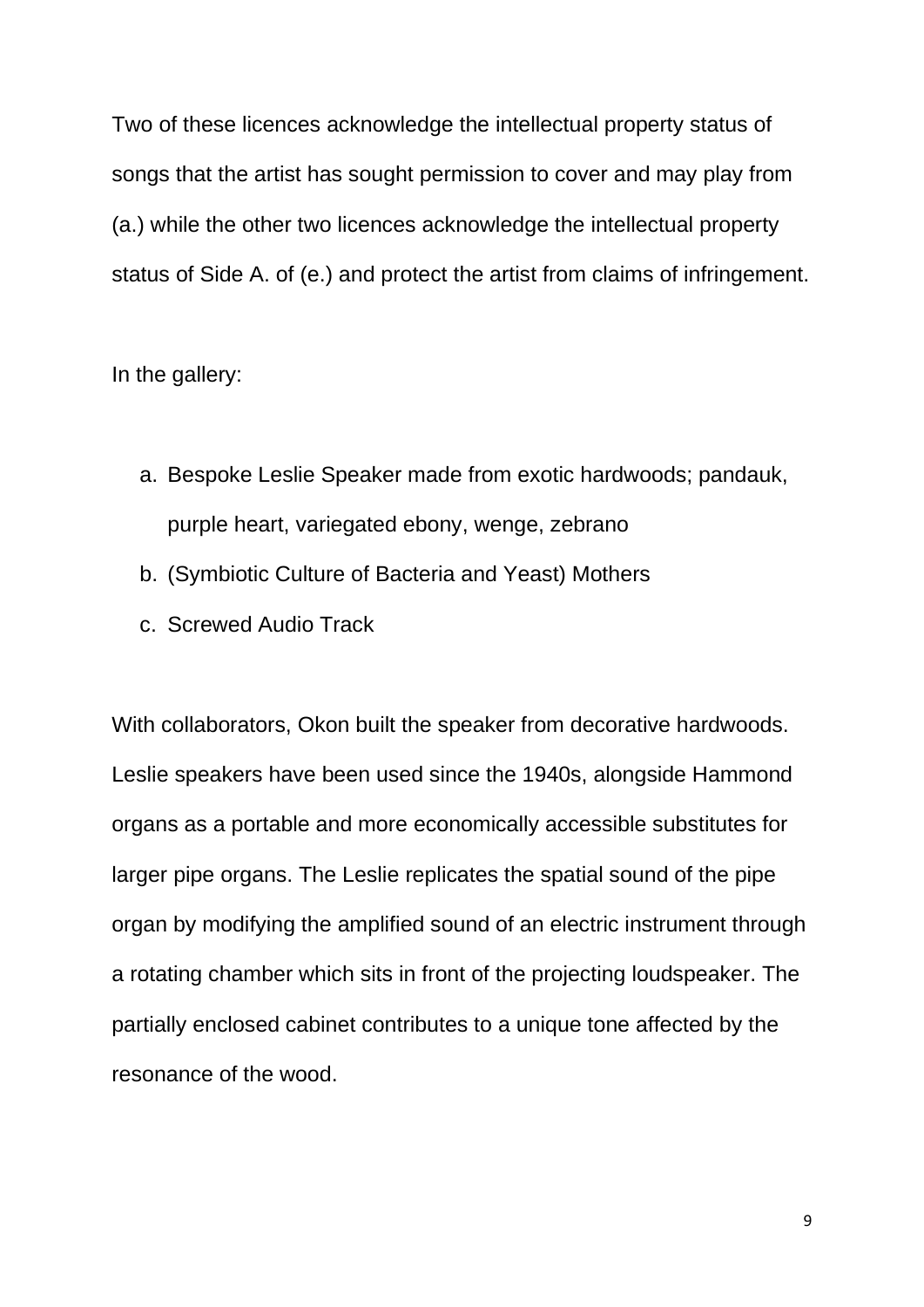A mother is a living organism which grows to the size of the vessel that contains it. Refreshing the mother with sweet-tea makes more mothers. The mothers are inside the Leslie speaker alongside the screwed audio track.

A screwed audio track is a (licenced) cover track, or as the artist proposes, a karaoke rendition. Facing the Leslie speaker are cushions made of:

d. Batches No. 1-4 of Dehydrated Vacuum Packed Oxtail Stew with Ashwaganda, Lion's mane, and Tulsi

These foods have been shown to relieve suffering, preserve and sustain the body during a long period of exertion.

Soon to be released:

e. Self -published vinyl and insert with essay by Holly Pester and an edited conversation between Jody Simms, NTS host of monthly show Pu\$\$y Rap, and Feat. Ya Girl

Ima-Abasi Okon has been nominated by Otobong Nkanga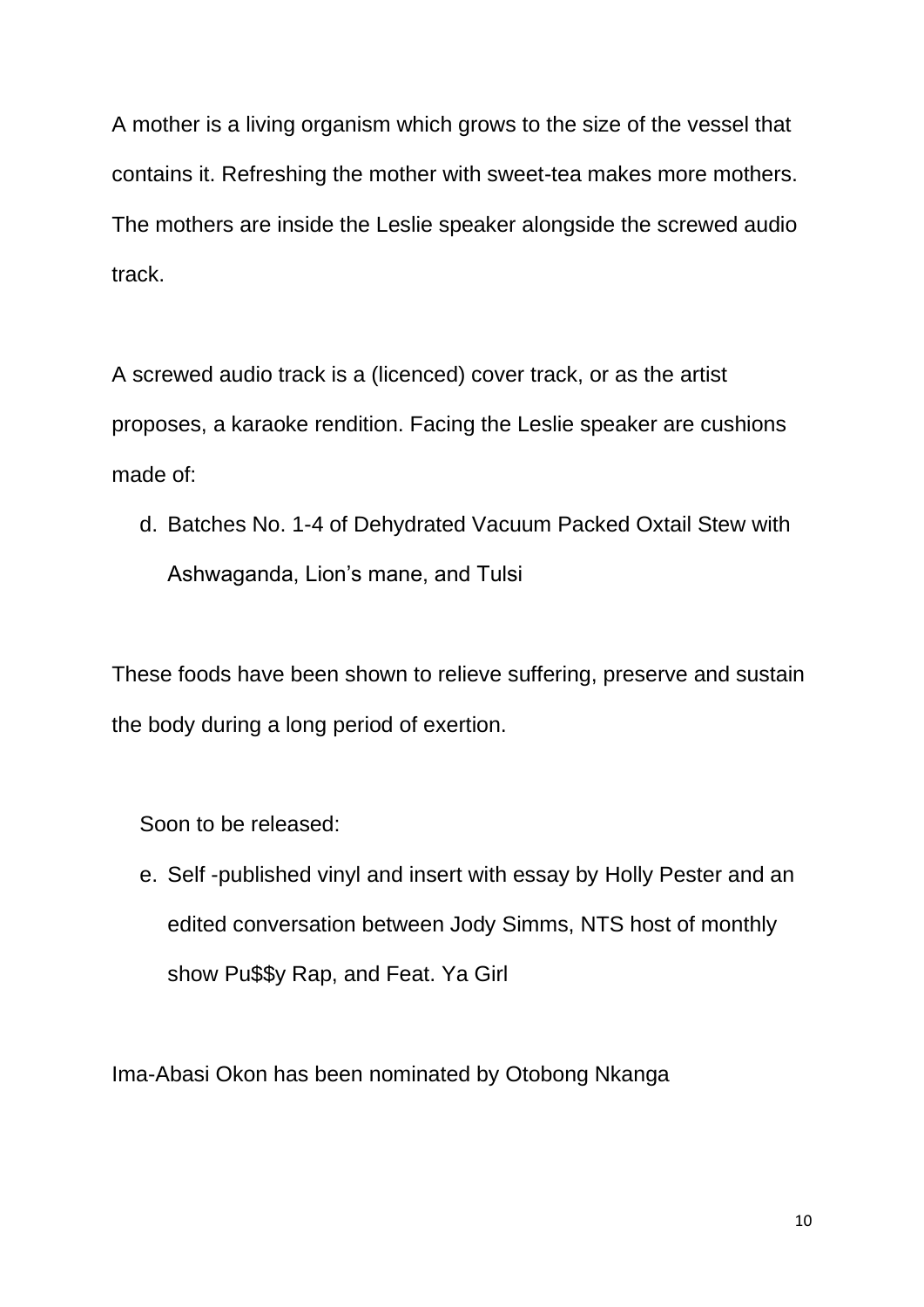## **Fernando García-Dory**

Fernando García-Dory´s work engages with the relationship between culture and nature. He considers many contexts where this encounter happens, from landscapes and the rural, to crisis situations and utopias, and within them, the potential for social change. Interested in the harmonic complexity of biological forms and processes, his work addresses cooperation and interconnectedness, from microorganisms to social systems.

It connects traditional art-making to collaborative agro-ecological projects that study ecological processes applied to agricultural production systems.

Since 2009, García-Dory has developed INLAND, a collective dedicated to agricultural, social and cultural production. The collective's activities include shepherding, cheese-making, education, publishing and exhibition-making. INLAND develops their programmes from locations in Madrid, Mallorca and Northern Spain, in collaboration with organisations and individuals from multiple countries and diverse fields.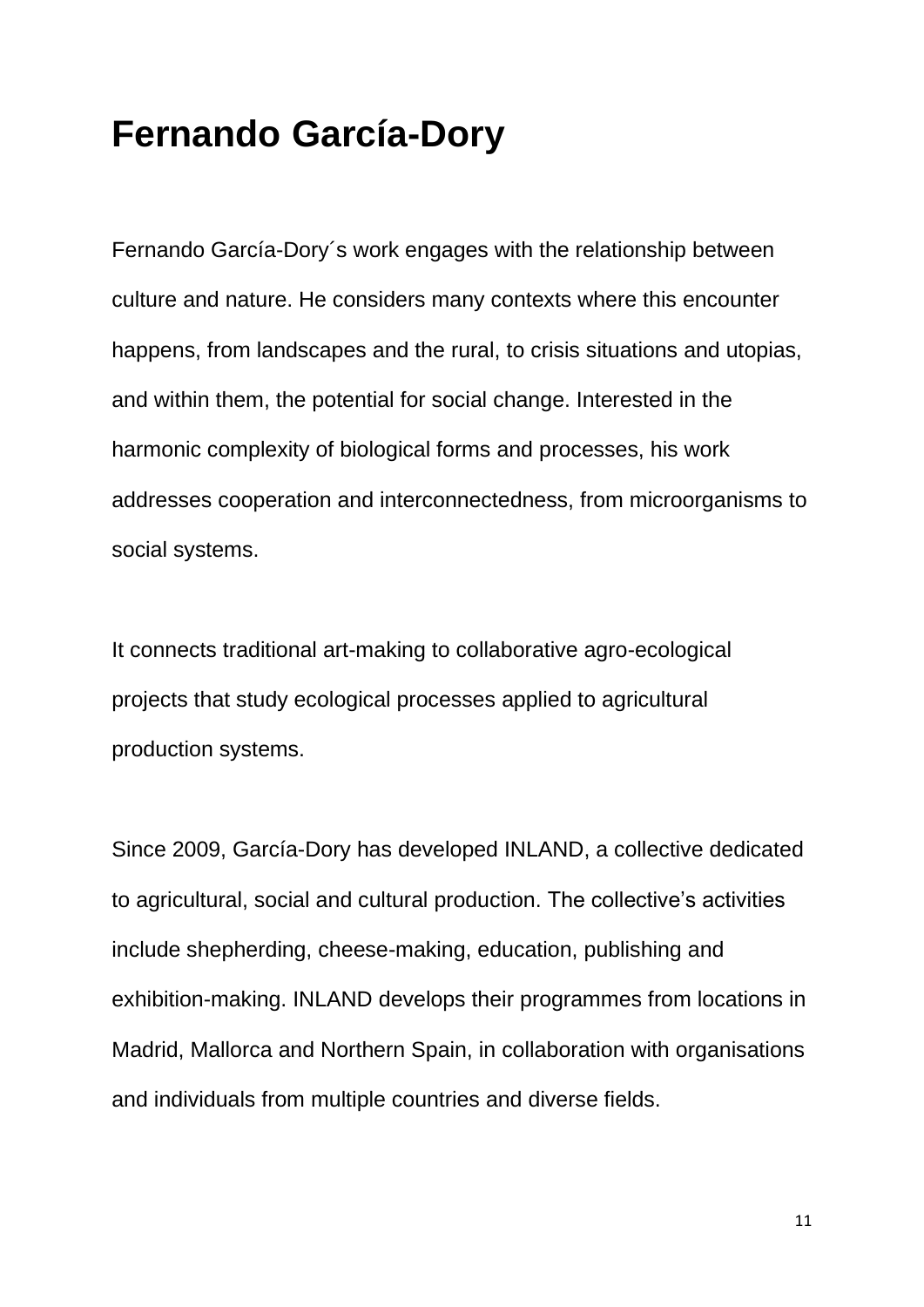The exhibition presents a small selection of handcrafted pottery and produce, made and harvested by local organisations that embrace social and climate justice and adhere to ethical production, seeking to combine social value and financial profits. The exhibition also includes a sculpture made out of terracotta tiles and a quilt, both developed in collaboration with Spanish crafts people.

Related to García-Dory and INLAND's interest in shared space and inclusive citizenship, the exhibition makes connections with Newcastle's Town Moor – 960 acres of common land close to Newcastle city centre. The Town Moor is looked after by the Freemen, who have had the right to graze cattle there since 1774 by an Act of Parliament – updated in 1988, which guarantees public rights. This ensures that the land cannot be developed or built upon. The exhibition includes archival materials that relate to proposals to modify this common land by ornithologist and landscape architect John Hancock in 1868, alongside another plan from the 1960s and recent studies.

García-Dory and INLAND's project for BALTIC also includes a programme of events and the third session of the INLAND Academy, a new independent postgraduate programme for applied knowledge and training on art and agro-ecology land-based projects. The exhibition will